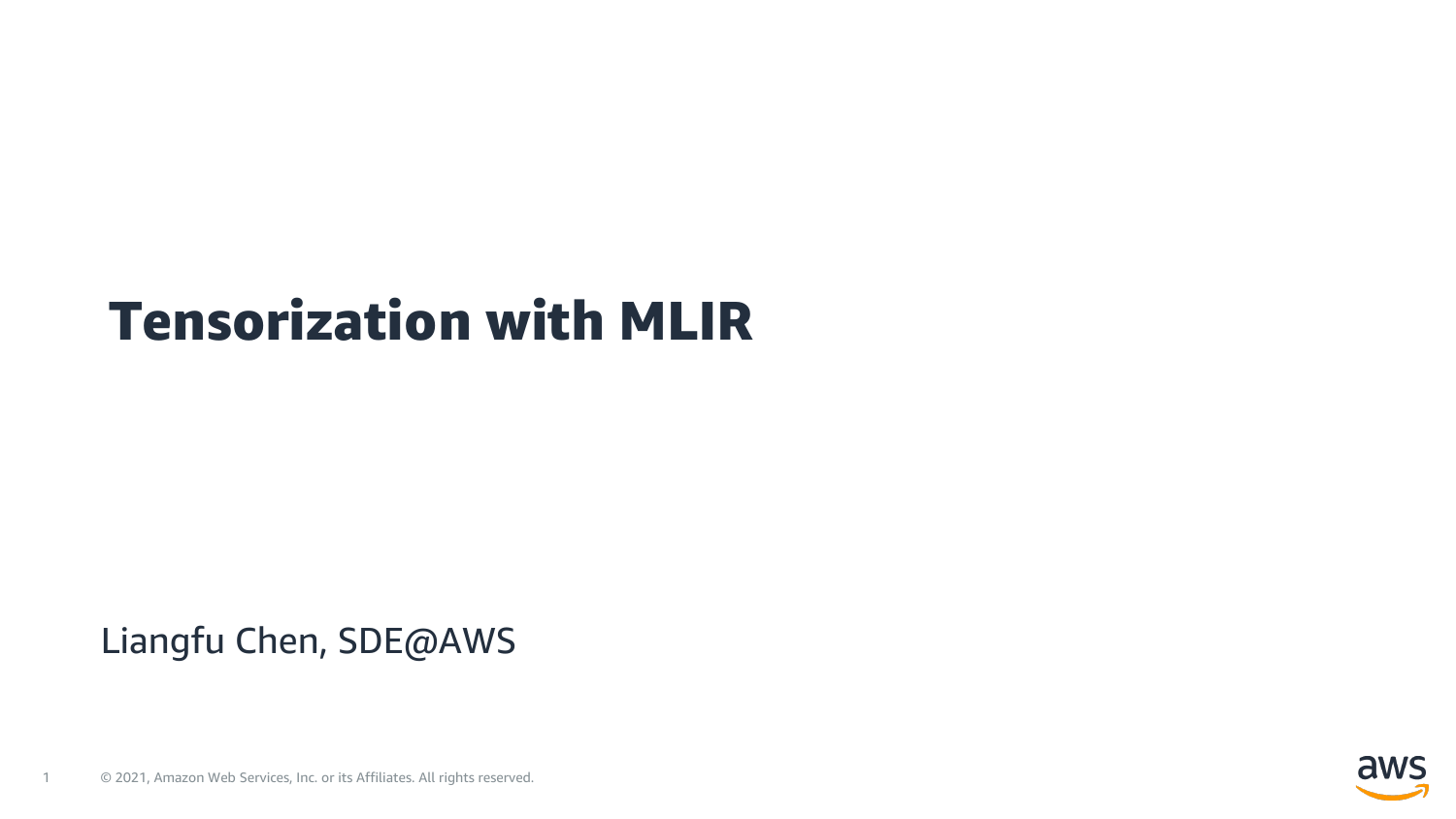# Compilation Flow



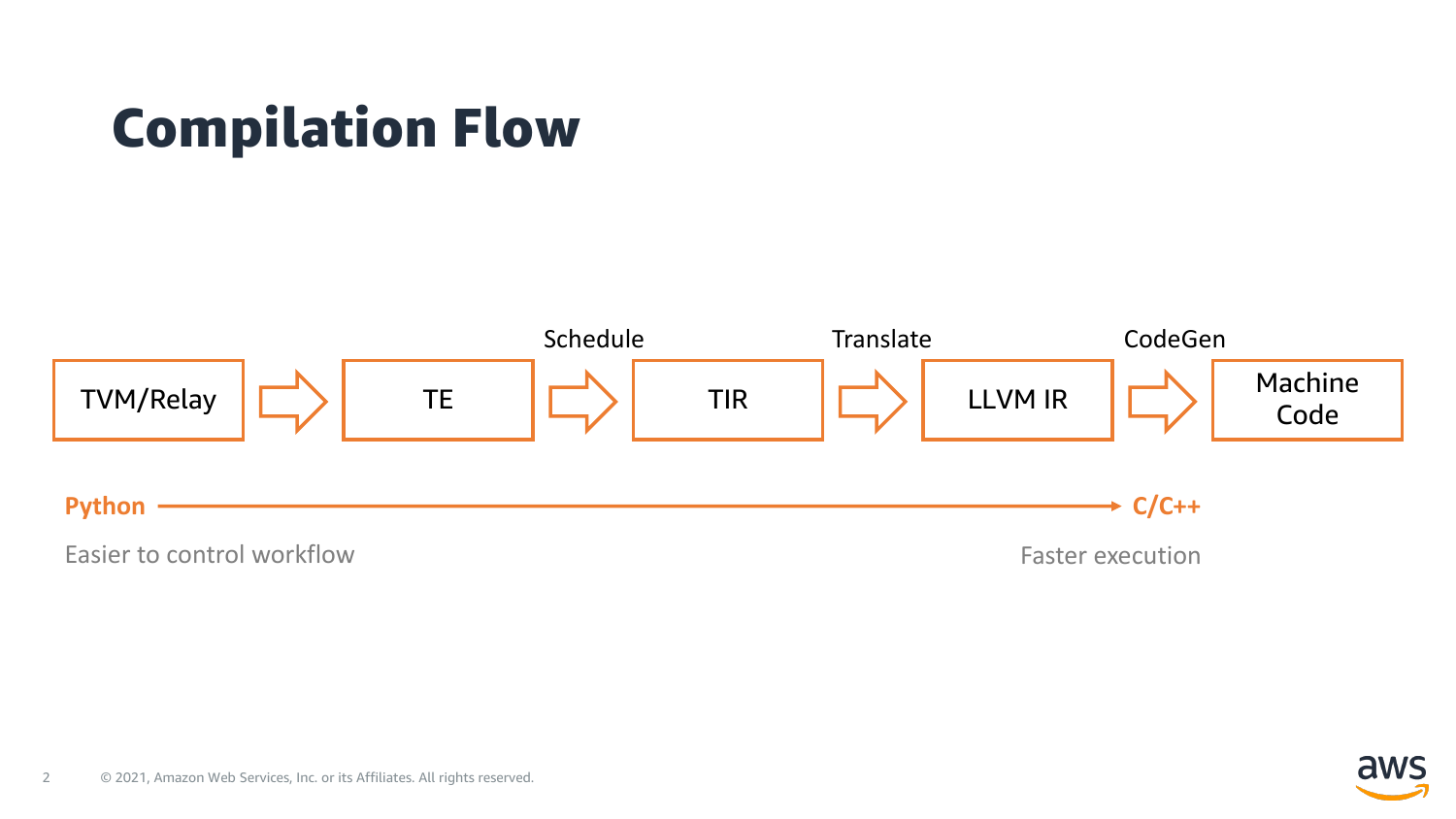# Why tensorize in MLIR?

Idea: Use the right tool to do the right job.



AlterOpLayout BackwardFoldScaleAxis Conv2dToSparse DenseToSparse FoldConstant PartitionGraph SimplifyInference

...

#### **TIR transformations**

BF16Legalize BackwardFoldScaleAxis LoopPartition LowerIntrin Simplify UnrollLoop VectorizeLoop

...

#### **Graph level optimizations TIR transformations and a set of a Affine loop transformations**

...

-affine-loop-fusion -affine-loop-invariant-code-motion -affine-loop-tile -affine-loop-unroll -affine-super-vectorize -cse: Eliminate common sub-expressions -normalize-memrefs: Normalize memrefs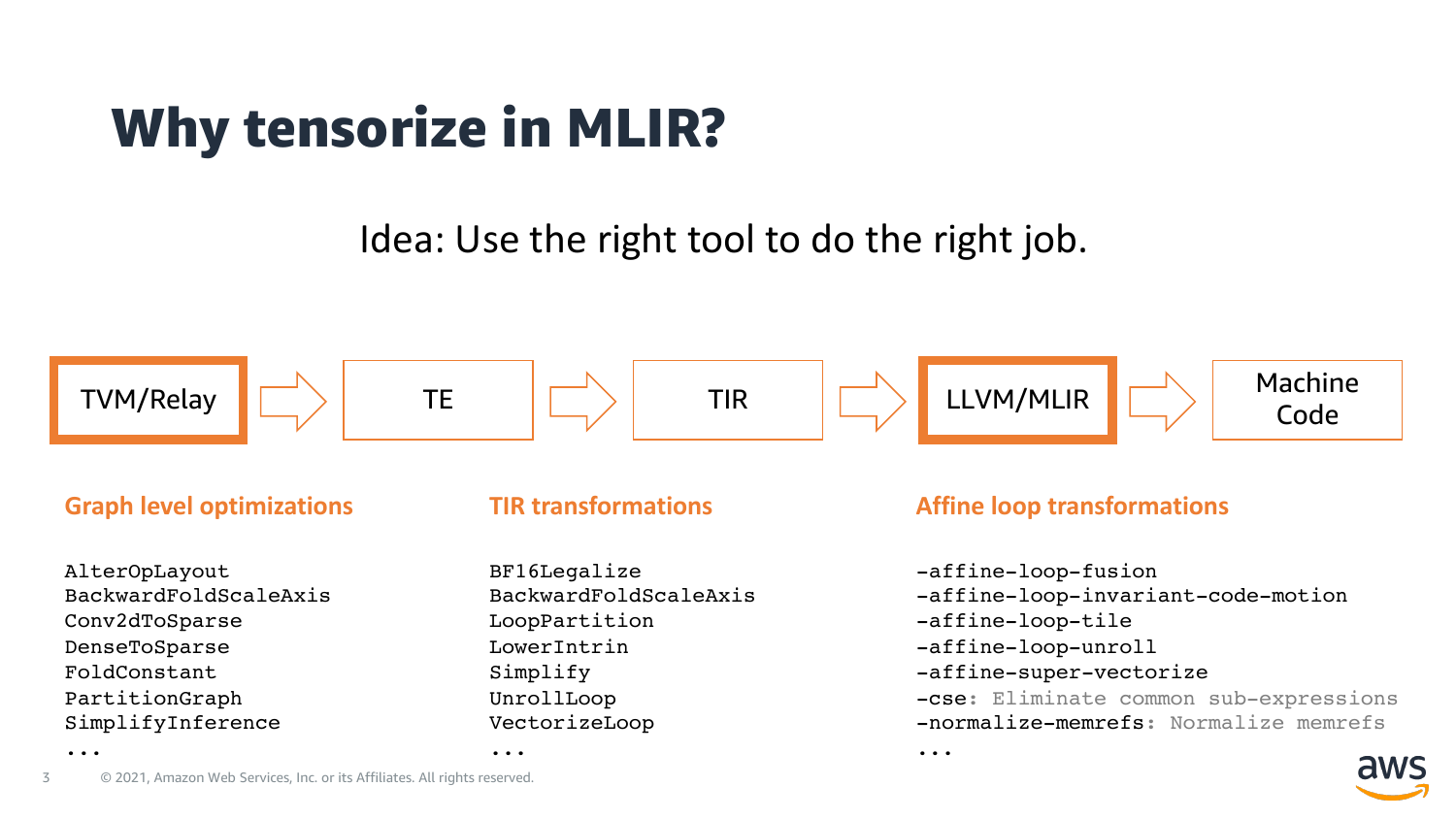# How to tensorize in MLIR?

Idea: Loop tiling and pattern matching.

```
• Loop tiling (-affine-loop-tile="tile-size=32")
```

```
func @legal_loop() {
 %0 = memref.alloc() : memref<64xf32>
 affine.for %i = 0 to 64 {
   %1 = affine.load %0[%i] : memref<64xf32>
   %2 = addf %1, %1 : f32affine.store %2, %0[%i] : memref<64xf32>
 return
```

```
#map0 = affine map (d0) -> (d0)#map1 = affine_map<(d0) -> (d0 + 32)>
module \{func @legal_loop() {
   %0 = memref.alloc() : memref<64xf32>
    affine.for %arg0 = 0 to 64 step 32 {
      affine. for %arg1 = #map0(%arg0) to #map1(%arg0) { }%1 = affine.load %0 [%arg1] : memref<64xf32>
       %2 = addf %1, %1 : f32affine.store %2, %0[%arg1] : memref<64xf32>
    return
```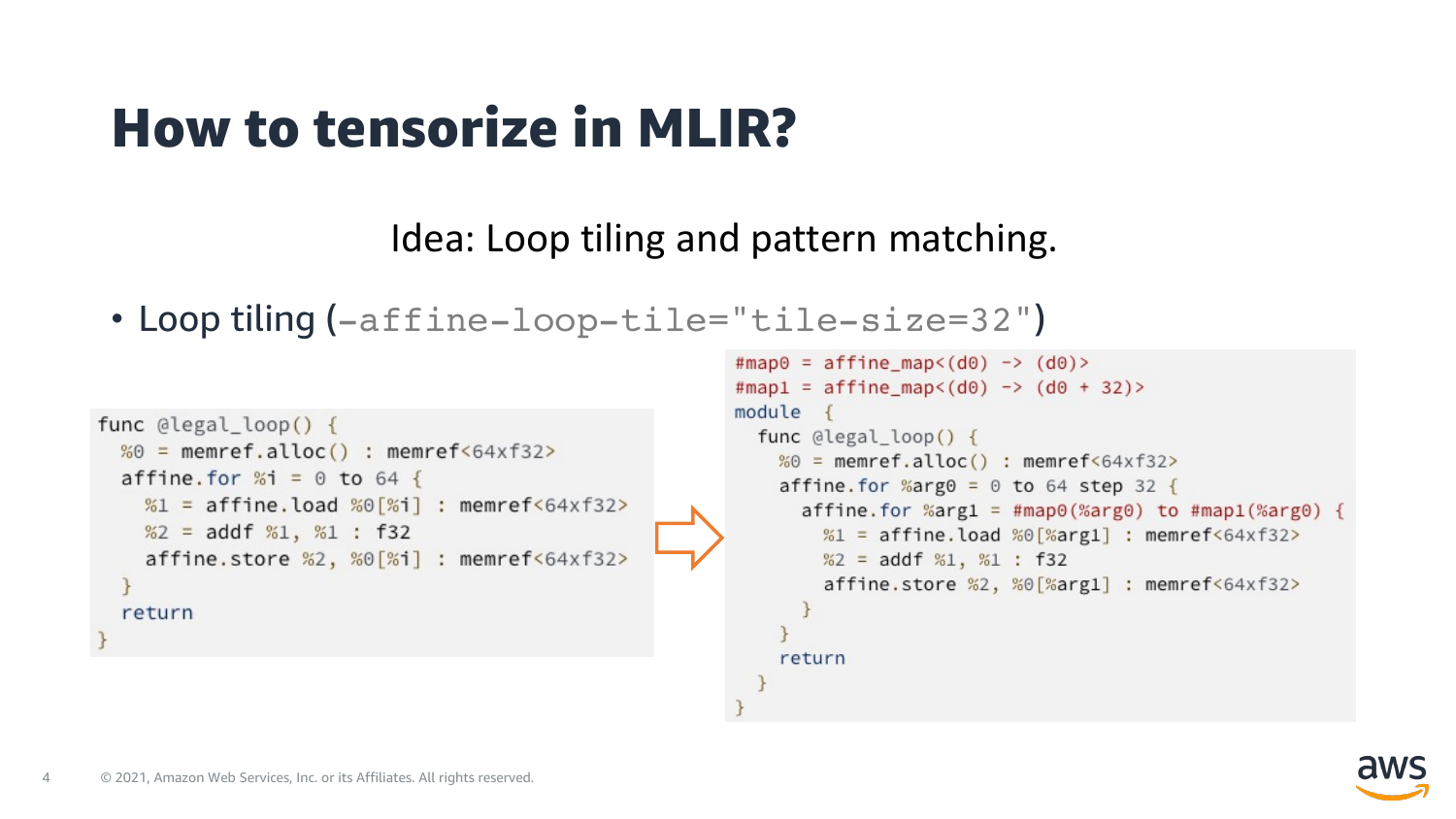## How to tensorize in MLIR?

#### Idea: Loop tiling and pattern matching.

#### • Pattern matching

```
class MyPattern : public RewritePattern {
public:
  /// This overload constructs a pattern that only matches operations with the
 /// root name of `MyOp`.
 MyPattern(PatternBenefit benefit, MLIRContext *context)
      : RewritePattern(MyOp::getOperationName(), benefit, context) {}
  /// In this section, the 'match' and 'rewrite' implementation is specified
  /// using the separate hooks.
  LogicalResult match(Operation *op) const override {
   // The `match` method returns `success()` if the pattern is a match, failure
   // otherwise.
    11...void rewrite(Operation *op, PatternRewriter &rewriter) {
   // The 'rewrite' method performs mutations on the IR rooted at 'op' using
   // the provided rewriter. All mutations must go through the provided
    // rewriter.
```